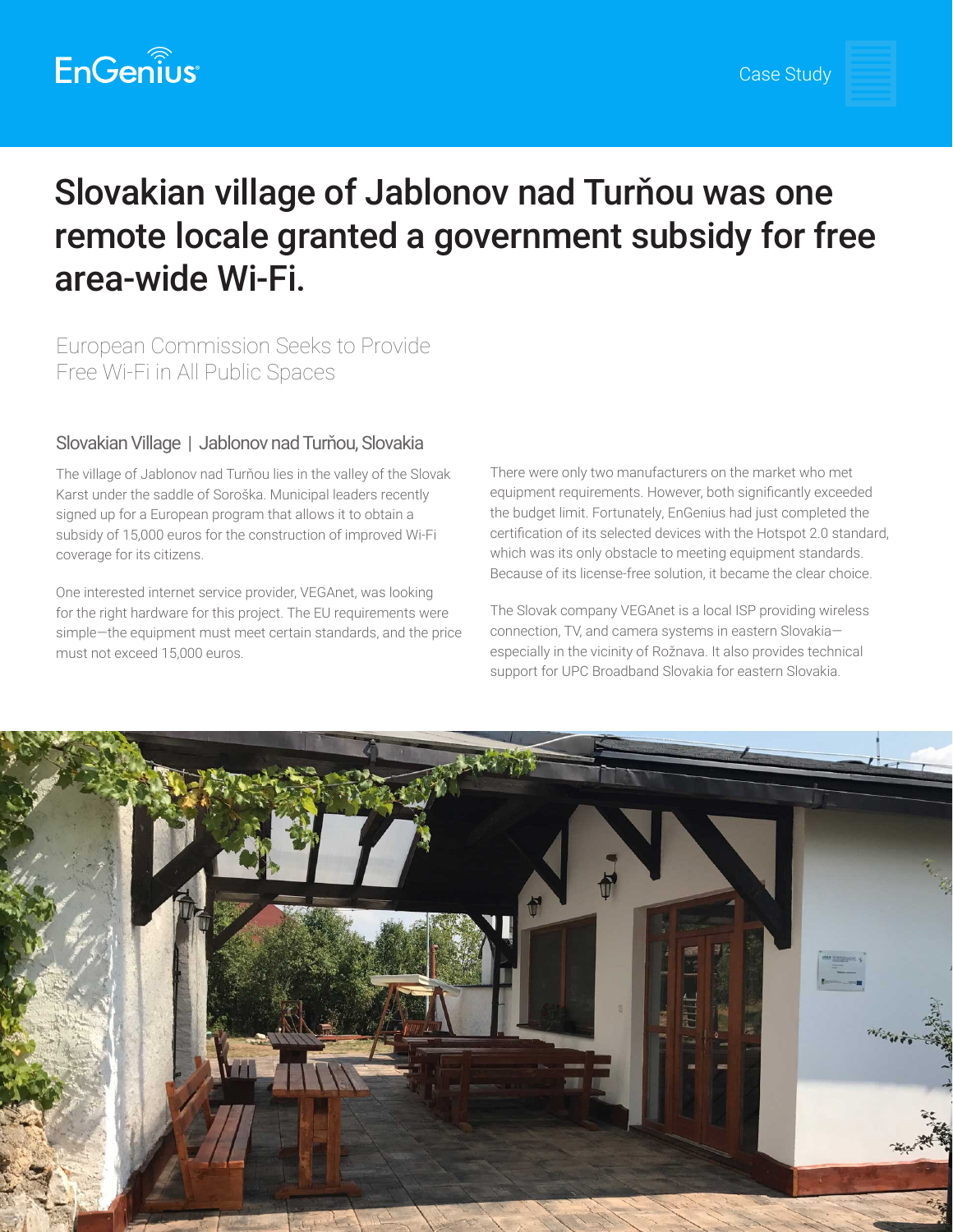

#### **The Need**

The Slovakian village of Jablonov nad Turňou was given a subsidy to have city-wide Wi-Fi installed in all public places. Specifically, they needed equipment that met the conditions for the grant under the WiFi4EU Project to build free Wi-Fi coverage in municipalities such as theirs.

They also needed a solution that would fit the budget while providing a good profit for the installation company.

#### **The Solution**

Thanks to great pricing without license and support fees, VEGAnet was able to offer a solution that met all requirements and win the village project. EnGenius also gave them a free SkyKey controller, which further reduced the overall cost.

A total of 8 outdoor and 4 indoor access points were used in the project to cover two squares, a bus station, a collection yard, and a school. Specifically, the indoor Wi-Fi 6 access point EWS357AP was used and the outdoor ENH1350EXT access point, with the possibility of connecting sector antennas. Six outdoor APs were installed on street lighting poles and the other two on buildings. Indoor APs were installed on the walls in the library.

The existing network, on which the camera system of the municipality is already running, was used to connect the localities. In places where the network did not reach, the installation company used PtP connections in the 5 GHz band.

#### The technical specs of the EnGenius system were a key selling point for VEGAnet:

- **4 Indoor WiFi 6 APs:** the latest Wi-Fi 6, 2 × 2: 2 MU-MIMO standard, beamforming, 2.5G Eth interface
- **8 Outdoor Wi-Fi 5 Wave 2 AP:** dual-band access point with a transfer rate of up to 1267 Mbps, 2 × 2: 2 MU-MIMO, TX beamforming and patented mesh technology
- **1 SkyKey controller:** On-premises network controller with Cloud management that is plug-n-play, compact, efficient, and secure

"We are clear about the choice of technology… Absolute satisfaction for us and we are happy to recommend further!"

VEGAnet, ISP